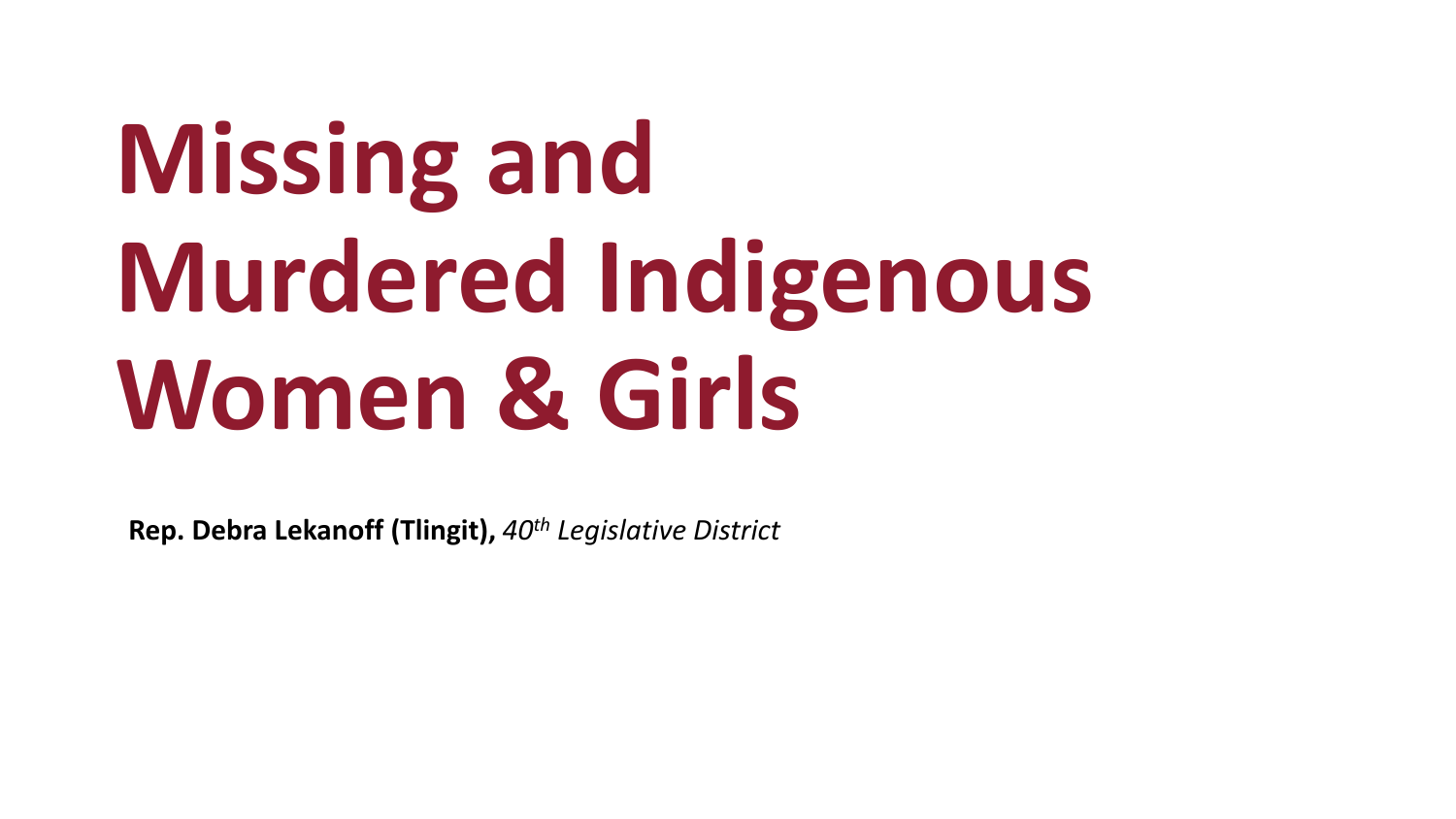# MURDER

The third-leading cause of death among American Indian/Alaska Native women.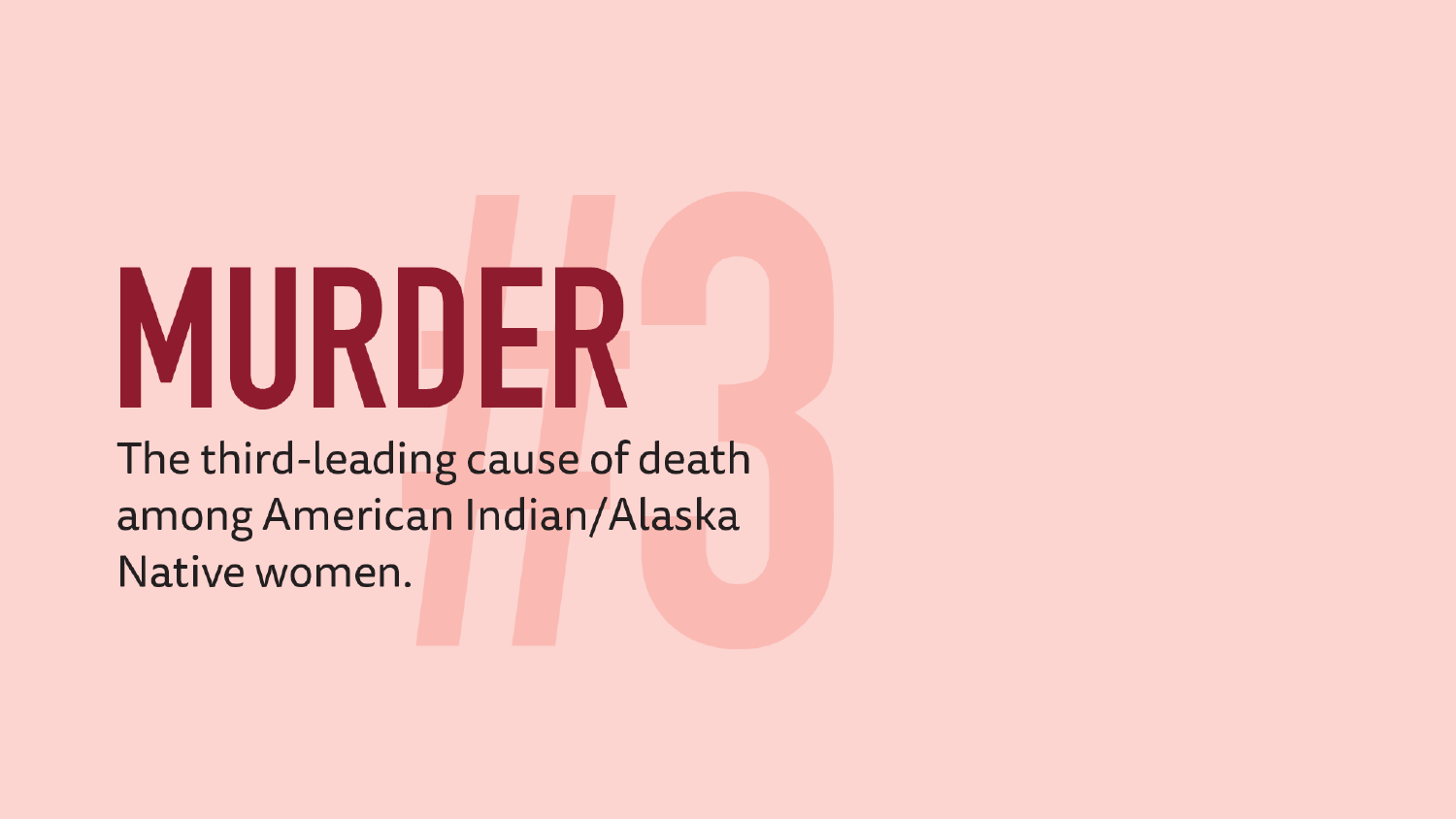#### THIS IS AN UNDERCOUNT. **WE KNOW THERE ARE MORE VICTIMS.**

MMIWG cases were identified 506 across 71 selected urban cities

were cases of missing 128 Indigenous women



were cases of murdered Indigenous women

were cases with an **98** were cases with a

The median age of<br>MMIWG victims 29

rban Indian

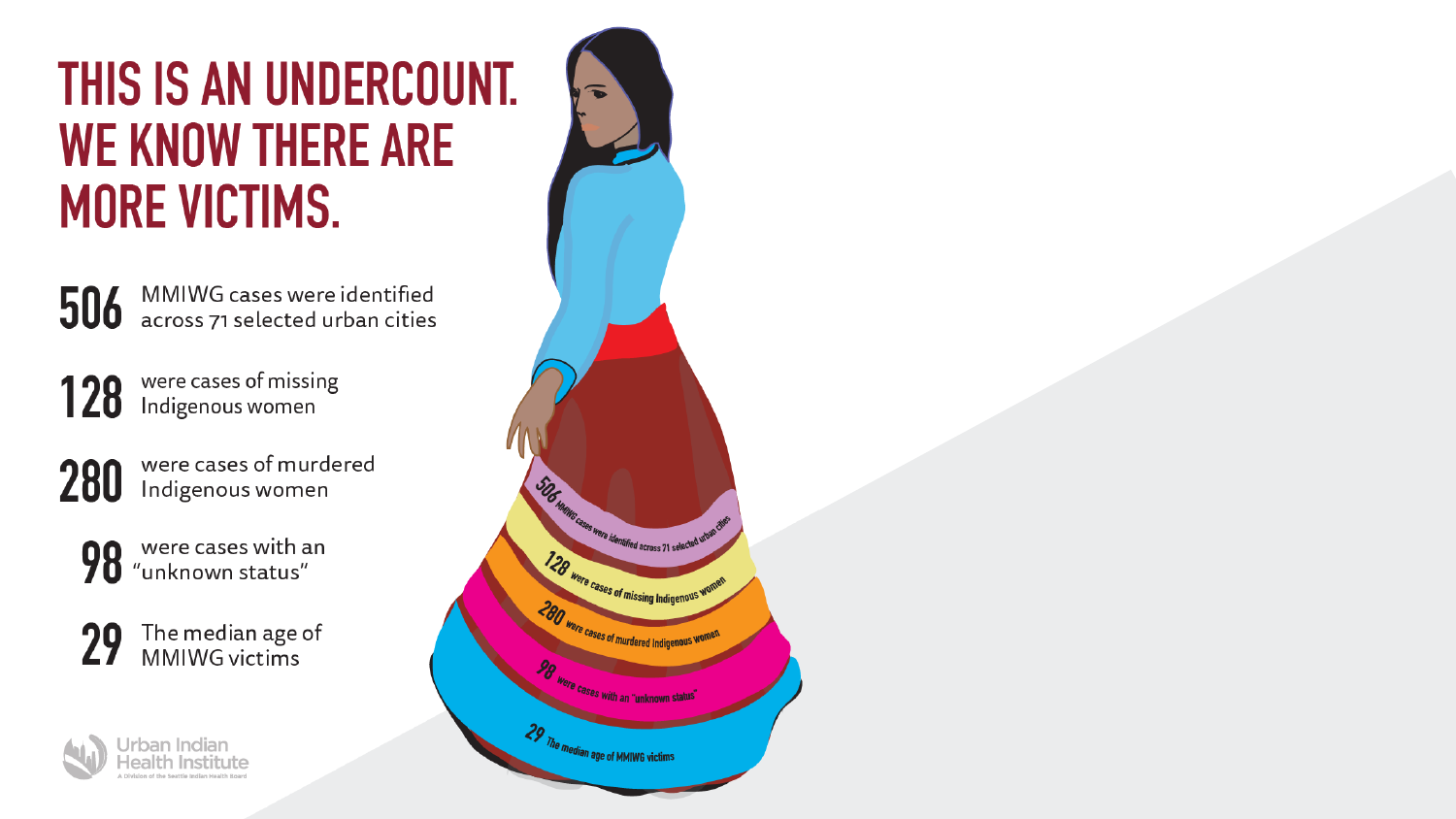

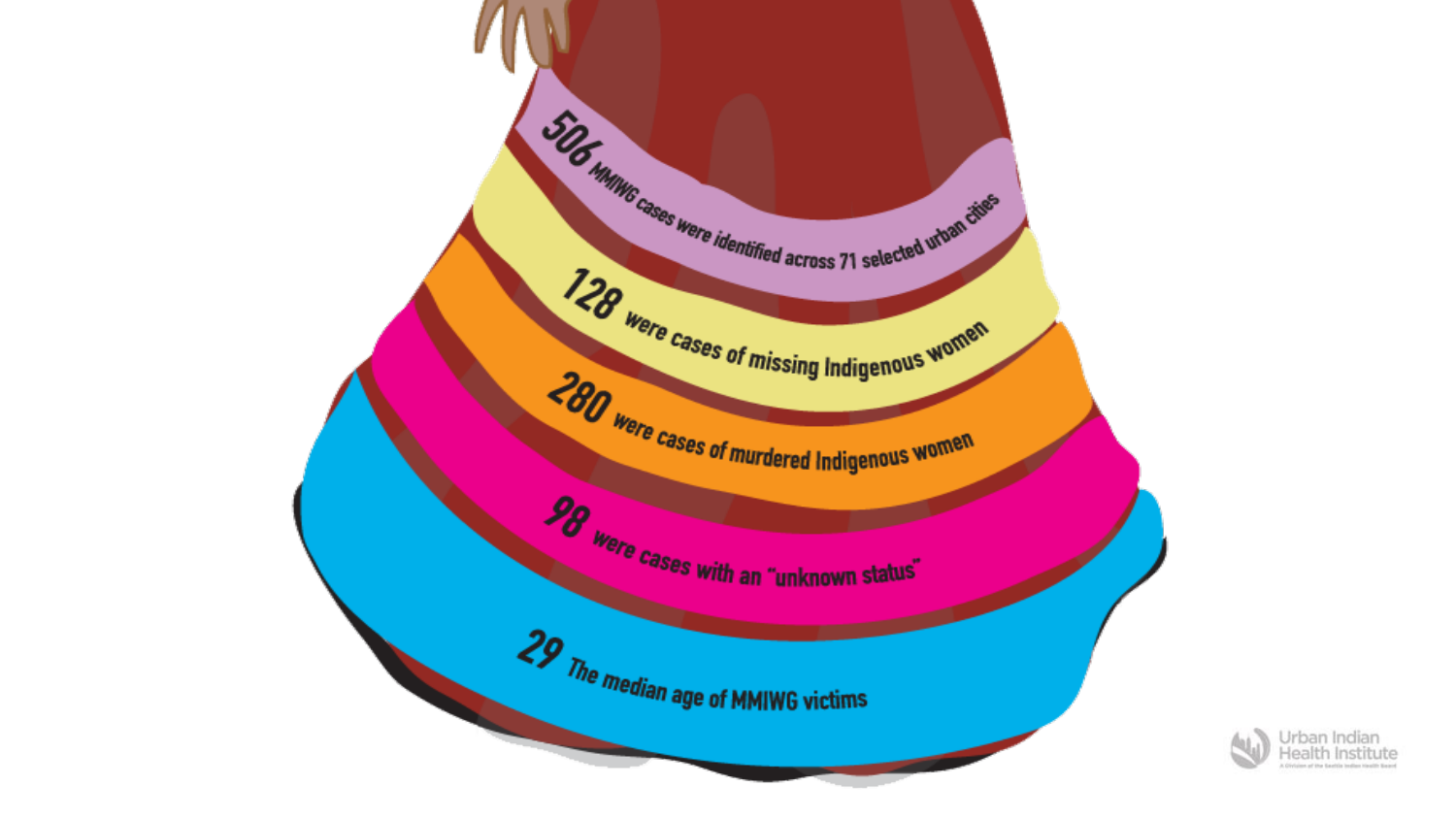"Until there is cooperation and better tracking systems at all government levels, the data on missing and murdered indigenous women will never be 100 percent accurate, which is what we need to strive for in order to protect our mothers, daughters, sisters, and aunties."

*-Abigail Echo-Hawk (Pawnee)*

*Chief Research Officer of Seattle Indian Health Board and Director of Urban Indian Health Institute*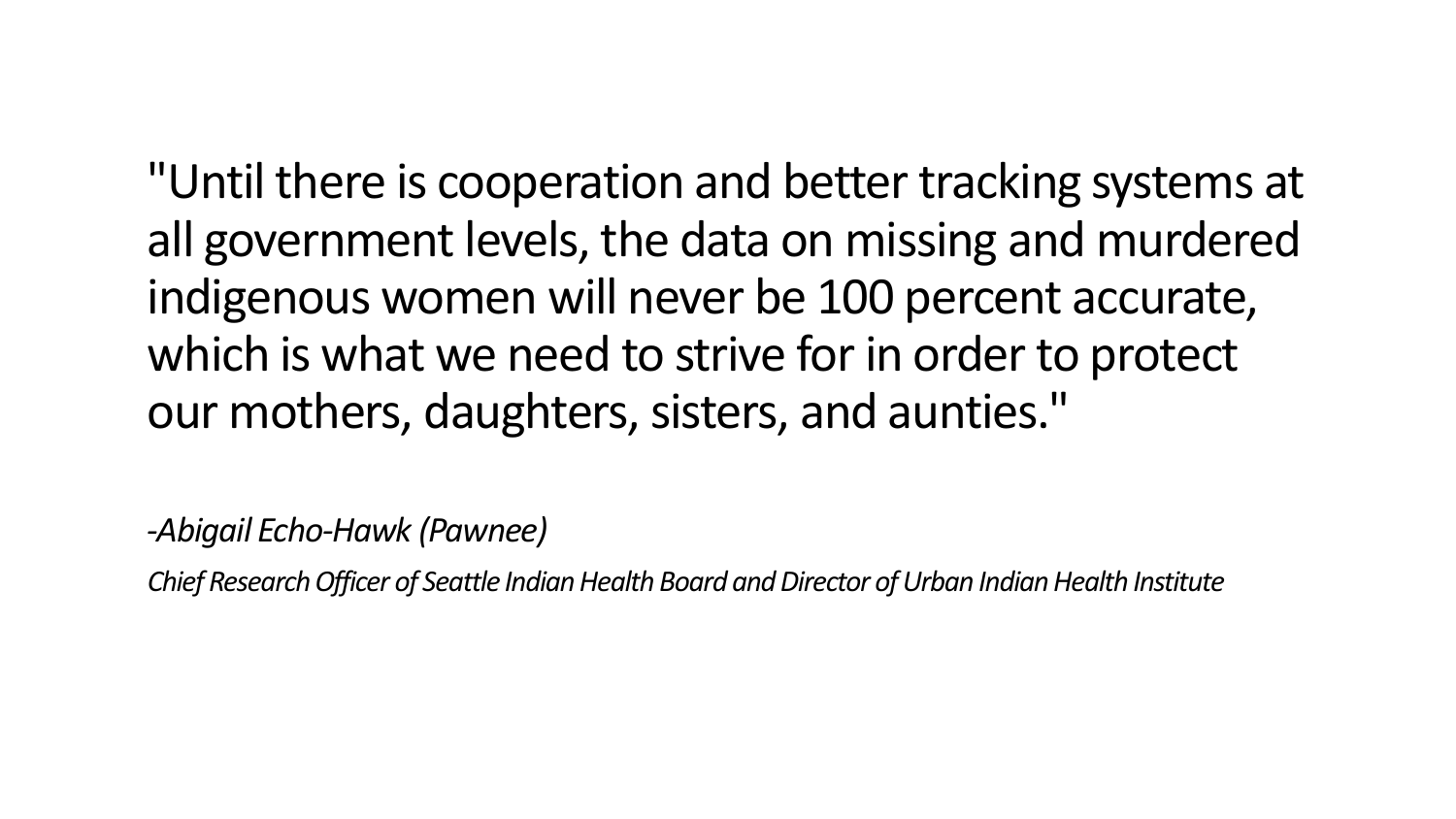#### TOP 10 CITIES WITH HIGHEST NUMBER OF MMIWG CASES

| Seattle, WA (45)        |  |
|-------------------------|--|
| Albuquerque, NM (37)    |  |
| Anchorage, AK (31)      |  |
| Tucson, AZ (31)         |  |
| Billings, MT (29)       |  |
| Gallup, NM (25)         |  |
| Tacoma, WA (25)         |  |
| Omaha, NE (24)          |  |
| Salt Lake City, UT (24) |  |
| San Francisco, CA (17)  |  |

See Appendix for data from all 71 cities surveyed.

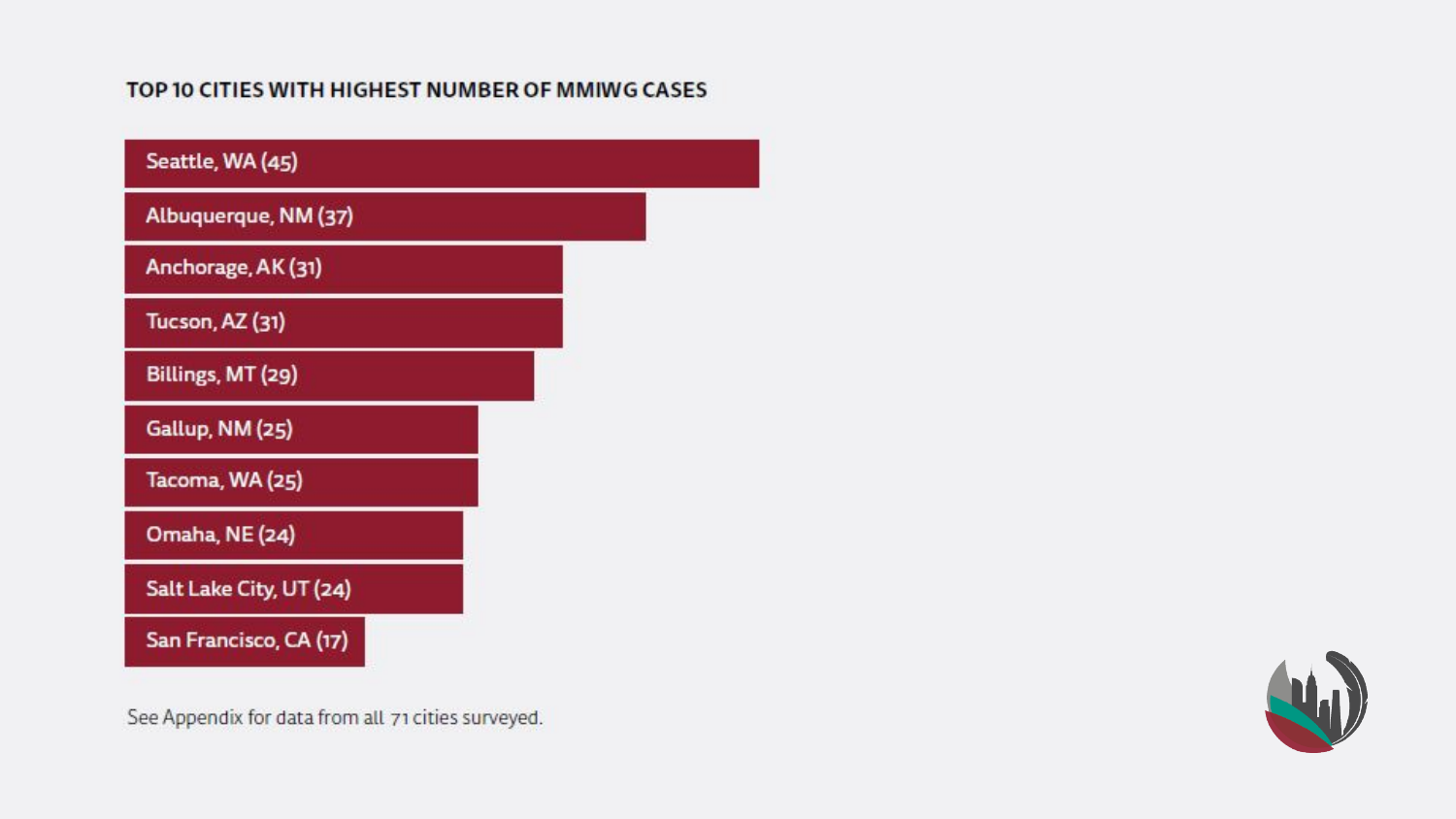#### TOP 10 STATES WITH HIGHEST NUMBER OF MMIWG CASES

| New Mexico (78) |  |
|-----------------|--|
| Washington (71) |  |
| Arizona (54)    |  |
| Alaska (52)     |  |
| Montana (41)    |  |
| California (40) |  |
| Nebraska (33)   |  |
| Utah $(24)$     |  |
| Minnesota (20)  |  |
| Oklahoma (18)   |  |

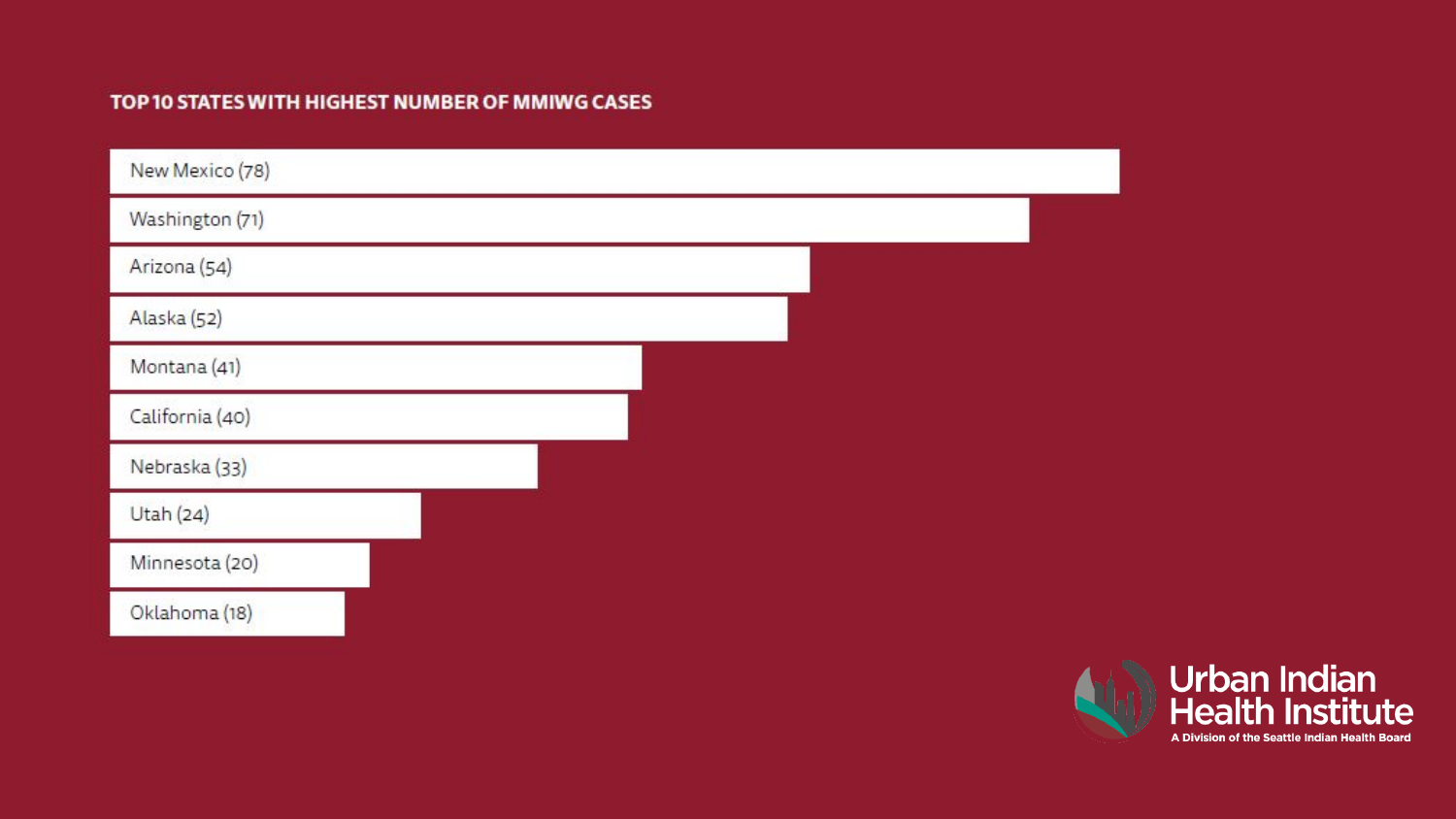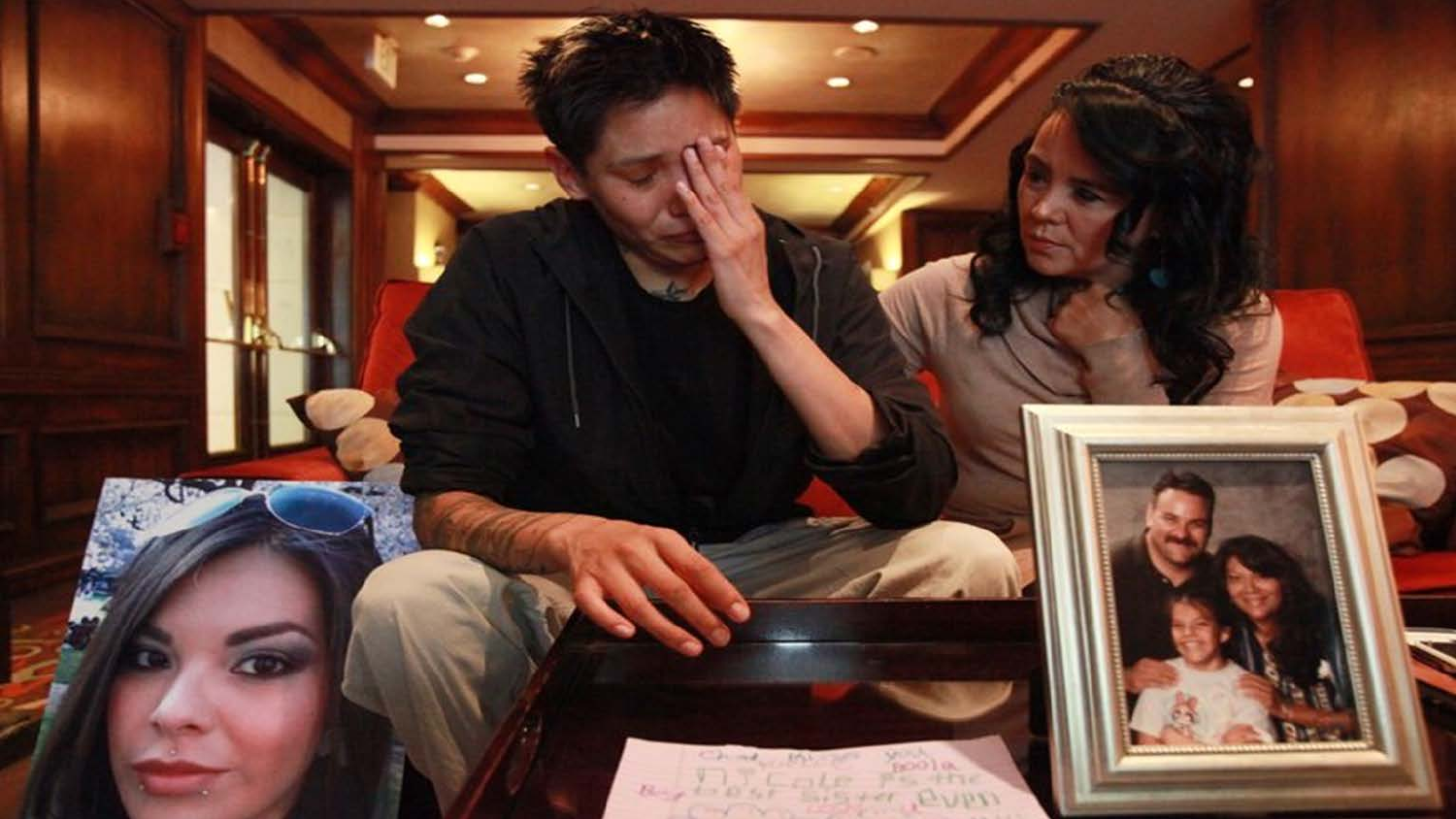### **Washington State Policy Efforts**

#### **HB 2951 – 2017-18**

**Ordering a study to determine how to increase reporting and investigation of missing Native American women.**

- ► Directed the Washington State Patrol to conduct a study to determine how to increase state resources for reporting and identifying missing Native women.
- Held several community convenings across Washington State.
- Released a report to legislature in May 2019.

#### **HB 1713 – 2018 -19**

#### **Improving law enforcement response to missing and murdered Native American women.**

- ► Authorizes two tribal liaisons within the Washington State Patrol to improve Tribal-state law enforcement relations.
- Directs Governor's Office of Indian Affairs to train Washington State Patrol on principles of government-to-government relationships.
- ► Directs Washington State Patrol to develop best practices for local enforcement protocol for cases of missing Indigenous people.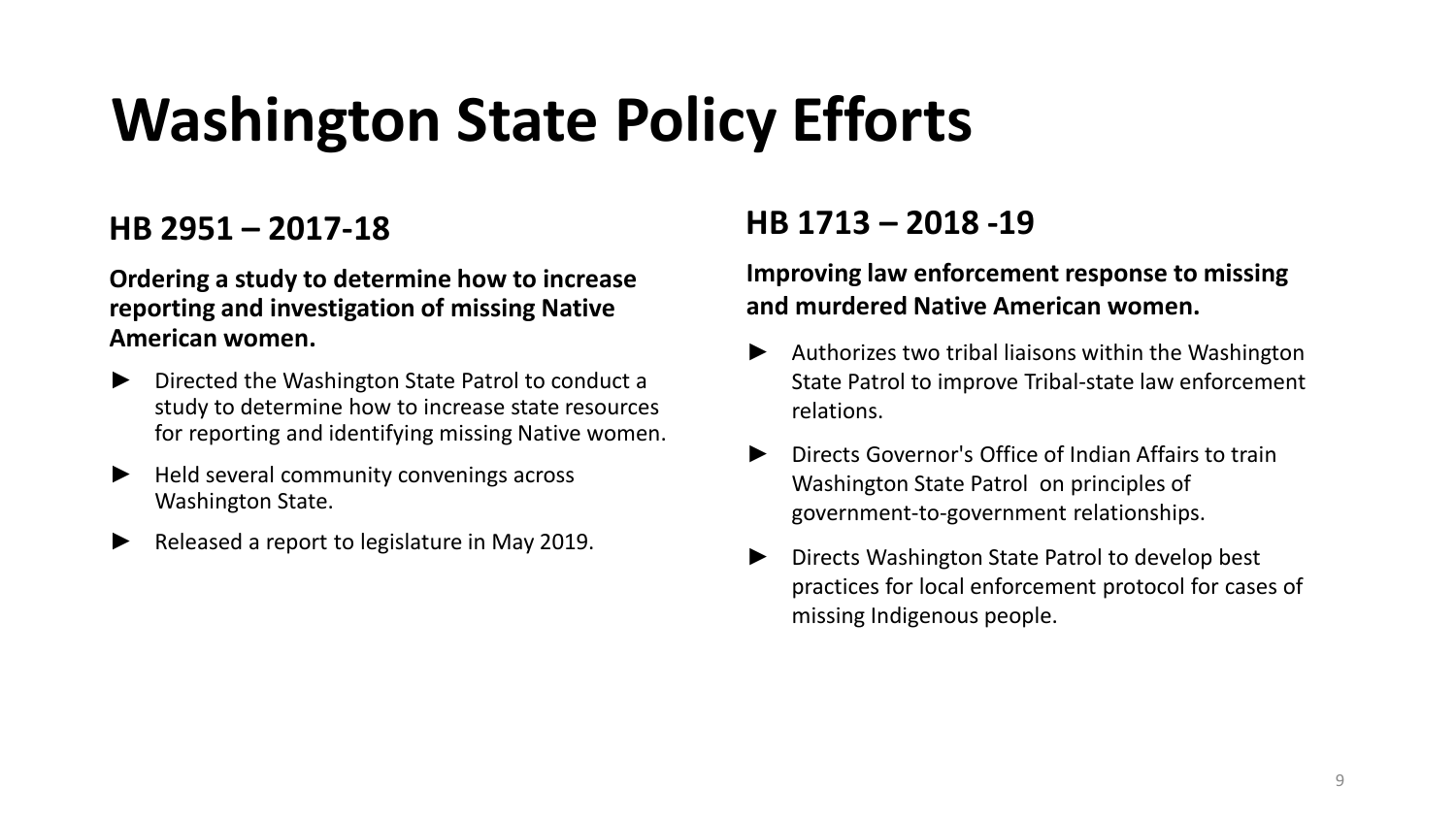#### **Nationwide State Level Policy Efforts**

9 bills in 8 states have passed with policy and system changes to address MMIWG issues including taskforces, trainings, procedural changes, and community engagement.

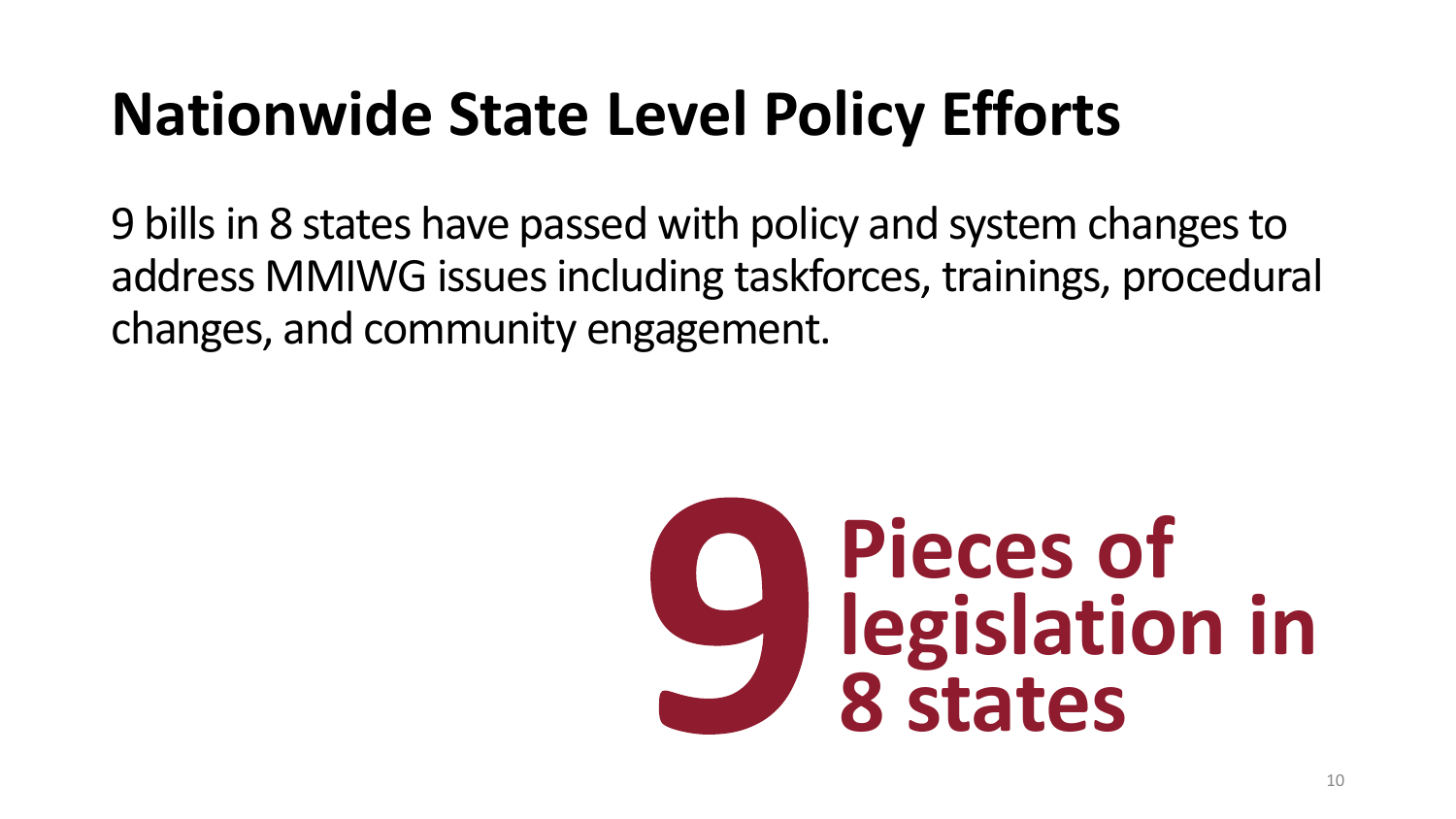## **Federal Level Policy Efforts**

- Savanna's Act *H.R.2733/S.227*
- Violence Against Women Act (VAWA) *H.R.1585/S.*
- Studying the MMIW Indian Crisis Act/Review of Law Enforcement at Federal Level on Why We Got Here and Where We Can Go *H.R.2029/S.336*
- Not Invisible Act *H.R.2438/S.982*

**Federal bills to address MMIWG**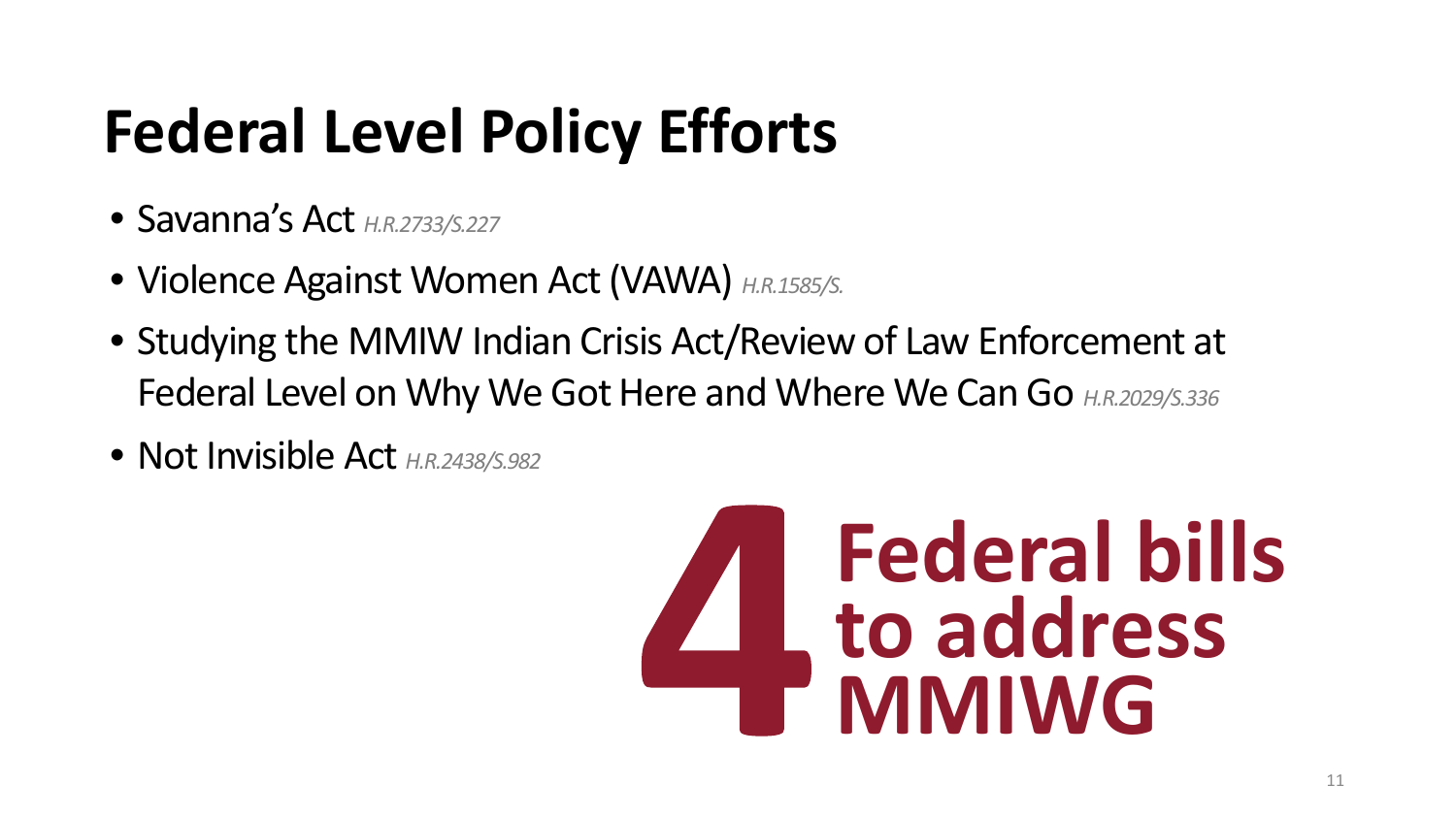#### We need Native women leading the MMIW movement.



*Patsy Whitefoot (Yakama/Diné), MMIW activist and leader*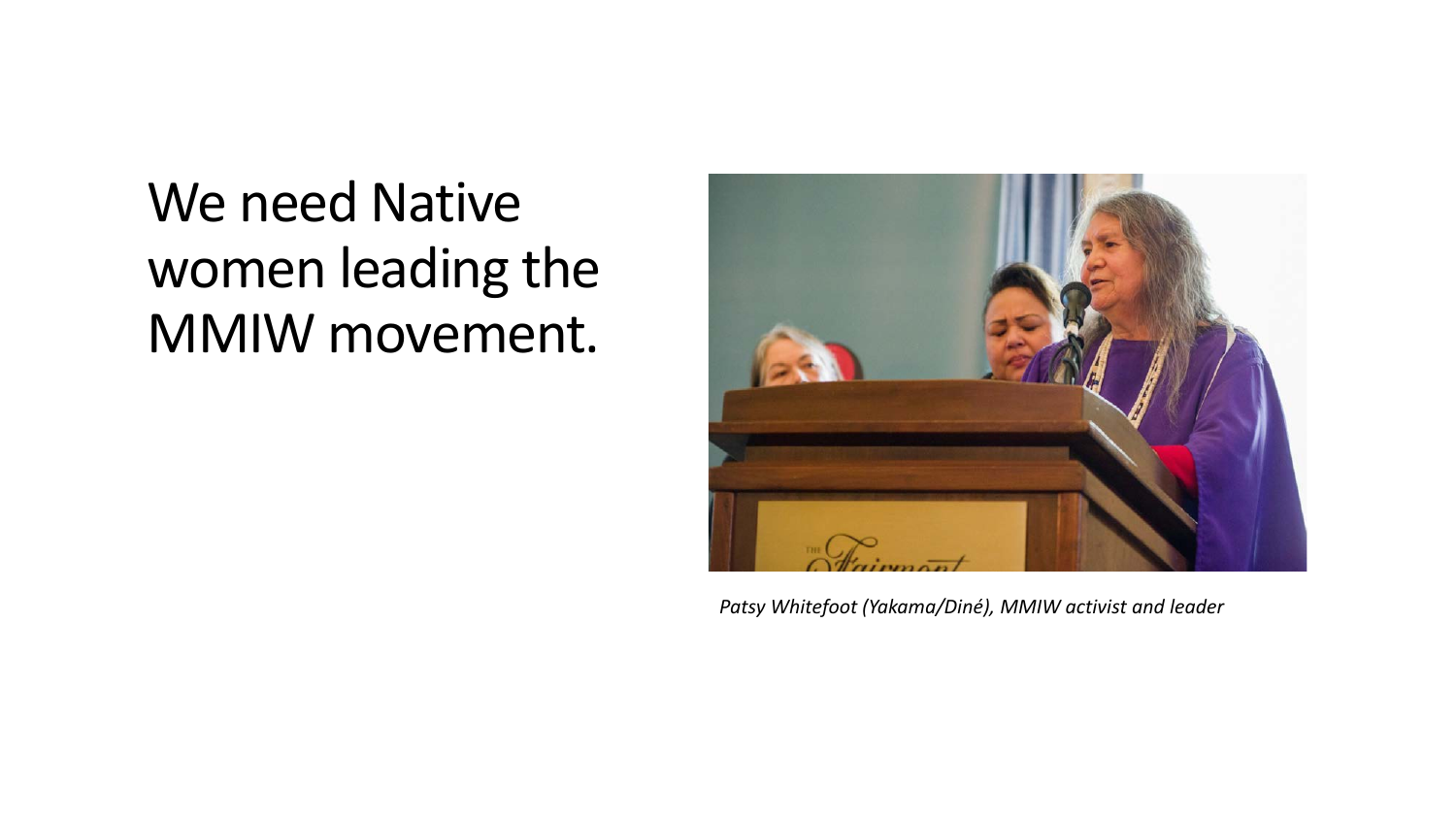Support holistic approaches and the policy efforts of tribes and urban Indian organizations to address the MMIW epidemic.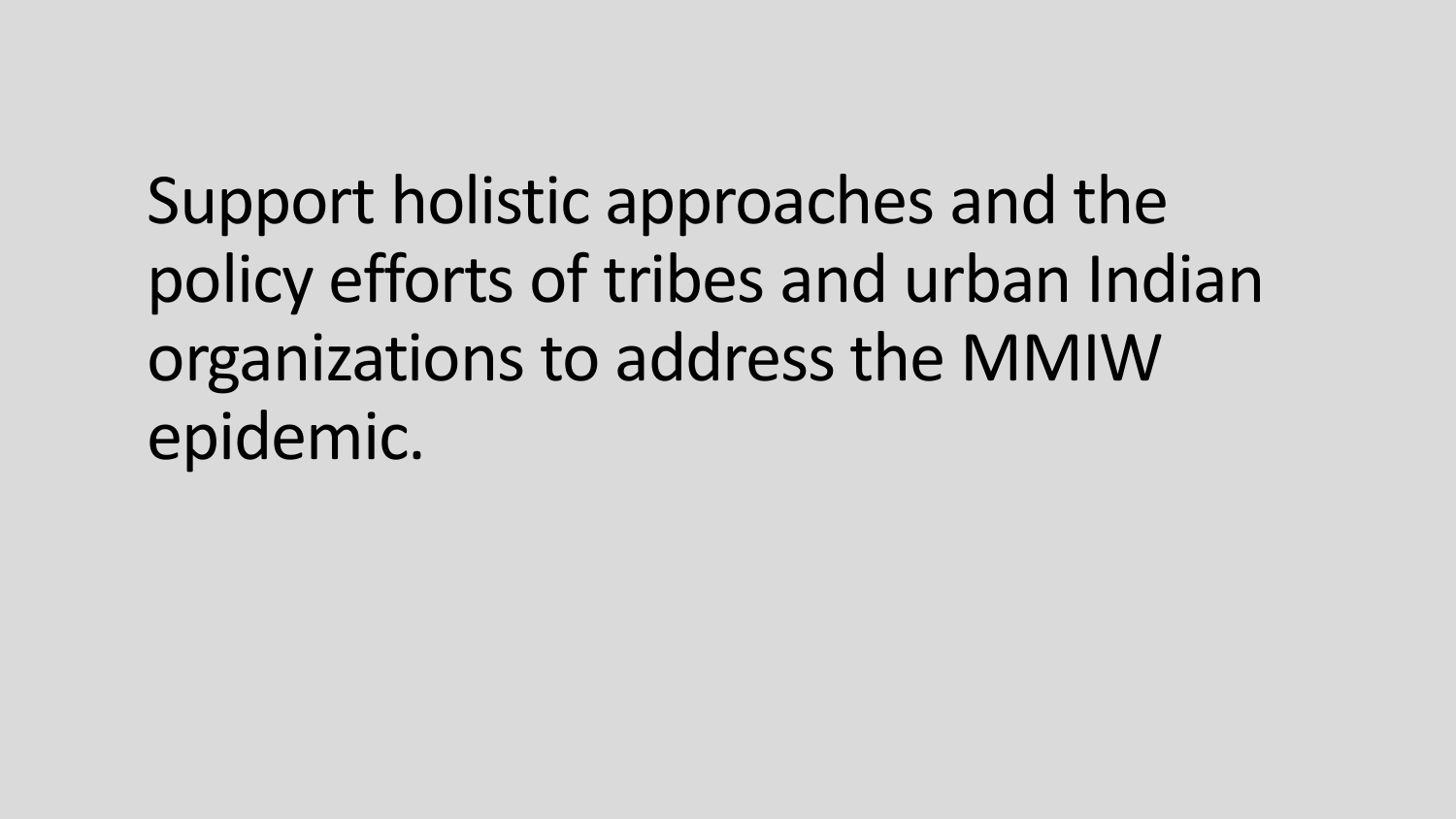## **Holistic Approaches**

- Community-led data collection and reporting
- Culturally attuned trainings for law enforcement agencies
- Public safety outreach in tribal and urban Indian communities
- Sexual assault services
- Gender-based violence
- Behavioral health
- Homelessness
- Engage communities most impacted
- Invest in Indigenous approaches
- Mandate improvements in data collection and reporting
- Strengthen accountability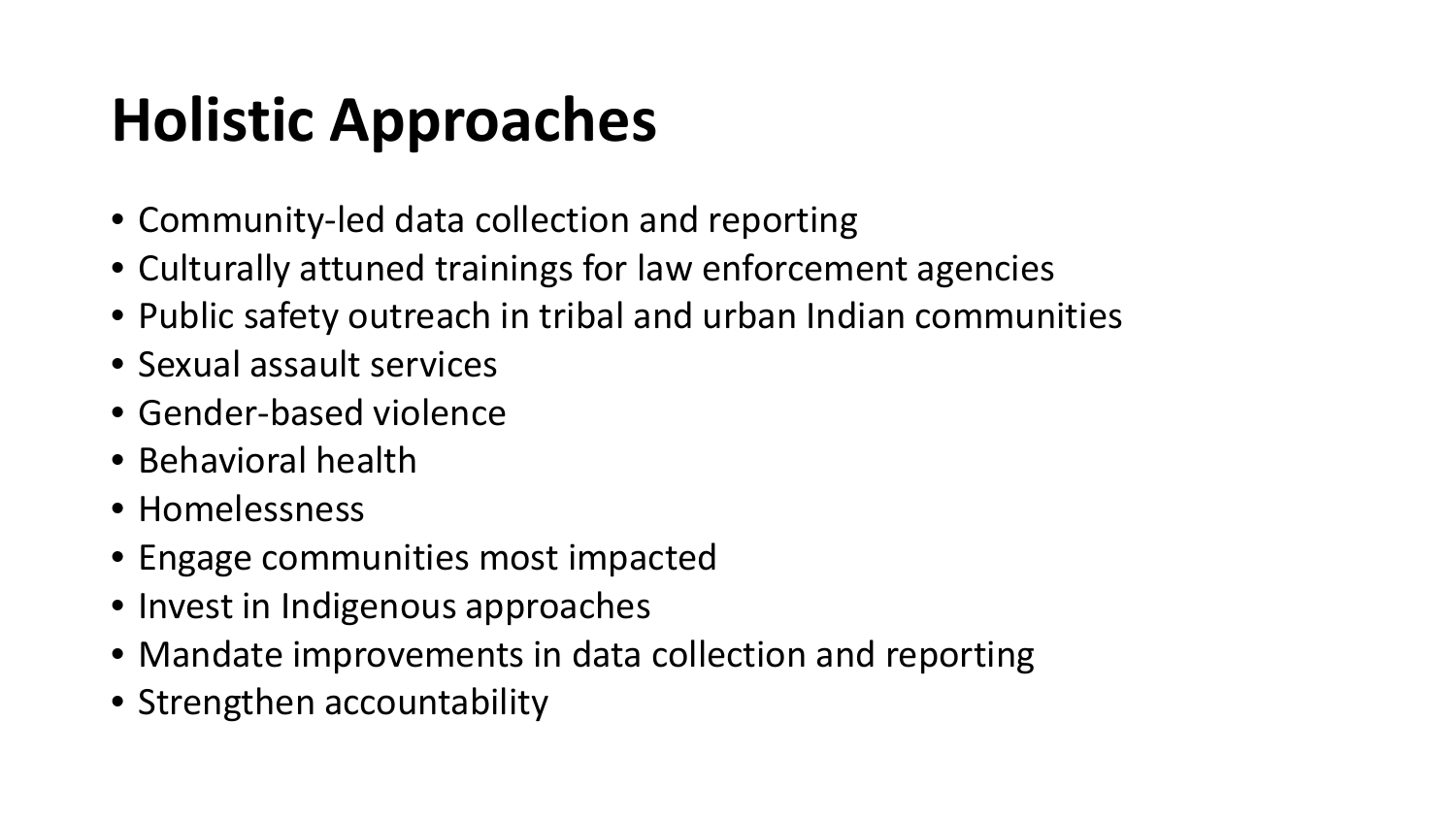## **Policy Recommendations**

- Address jurisdictional challenges in Indian Country
- Increase tribal funding carve outs for direct services to prevent and address violence against American Indian and Alaska Native people
- Invest in tribal emergency management systems
- Increase public safety through community awareness and public outreach and education campaigns
- Invest in capacity and infrastructure, including trainings and technical assistance for tribal law enforcement and smaller municipal police departments to improve data collection and reporting abilities by addressing gaps in personnel, limited subject matter expertise, and technology infrastructure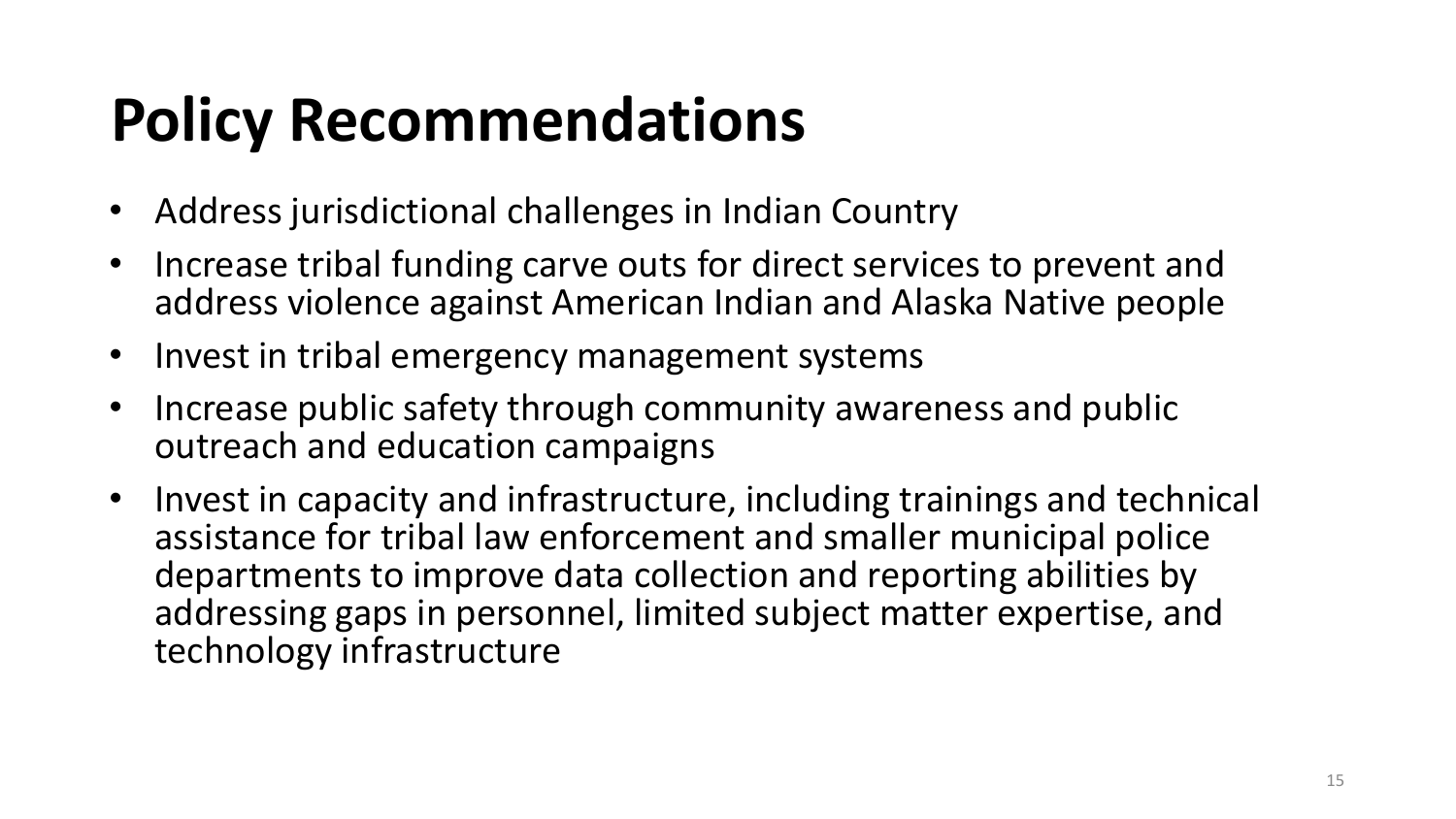## **Policy Recommendations**

- Advocate for urban Indian inclusivity:
	- **Add inclusive legislative language** that explicitly names urban Indian communities and organizations in bill language, definitions, and data.
	- **Add urban confer policies** alongside tribal consultations, in circumstances where it does not threaten tribal sovereignty, to ensure development and implementation of programming is appropriately informed by communities most impacted by MMIWG.
	- **Reallocate a portion of state and county formulary and discretionary funding** for direct services and research conducted by tribal epidemiology centers and urban Indian organizations to ensure urban Indian people have access to culturally relevant services and providers.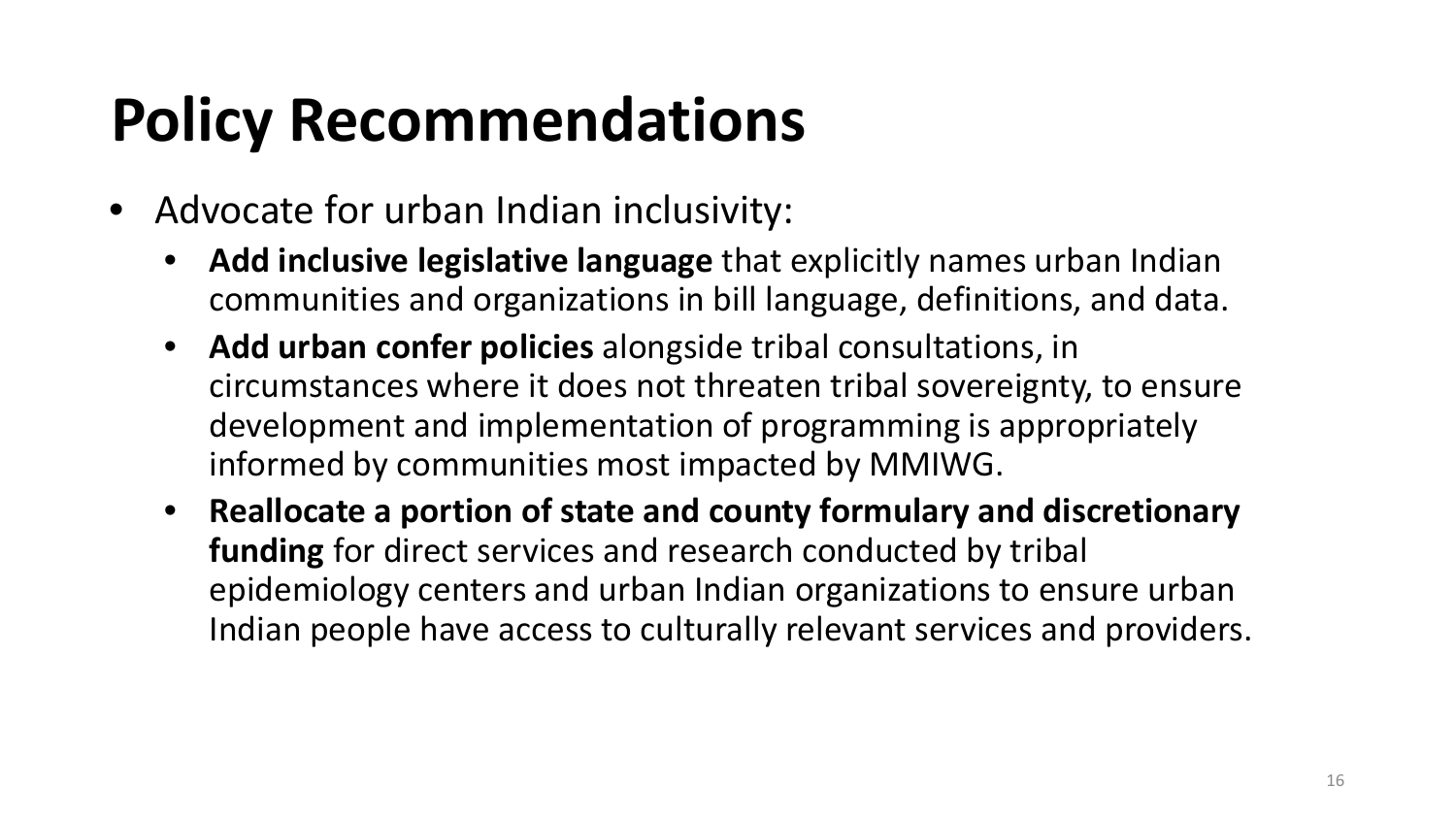## **What we are doing today**

- City legislation
- Additional State legislation
- Community guidance committee
- Tribal engagement
- Community mobilization
- Education and awareness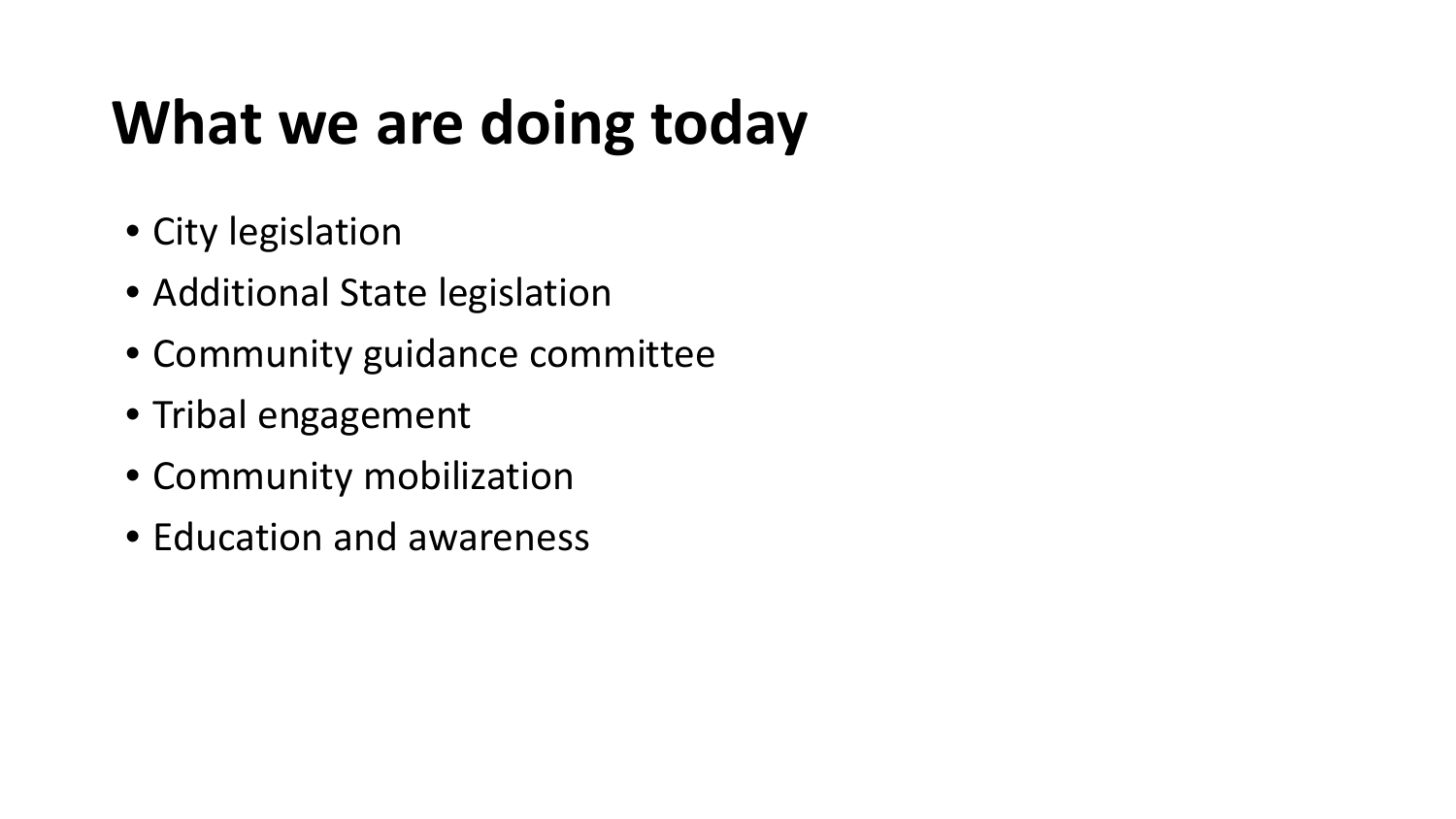## How can the Women's Commission help protect Native women and girls.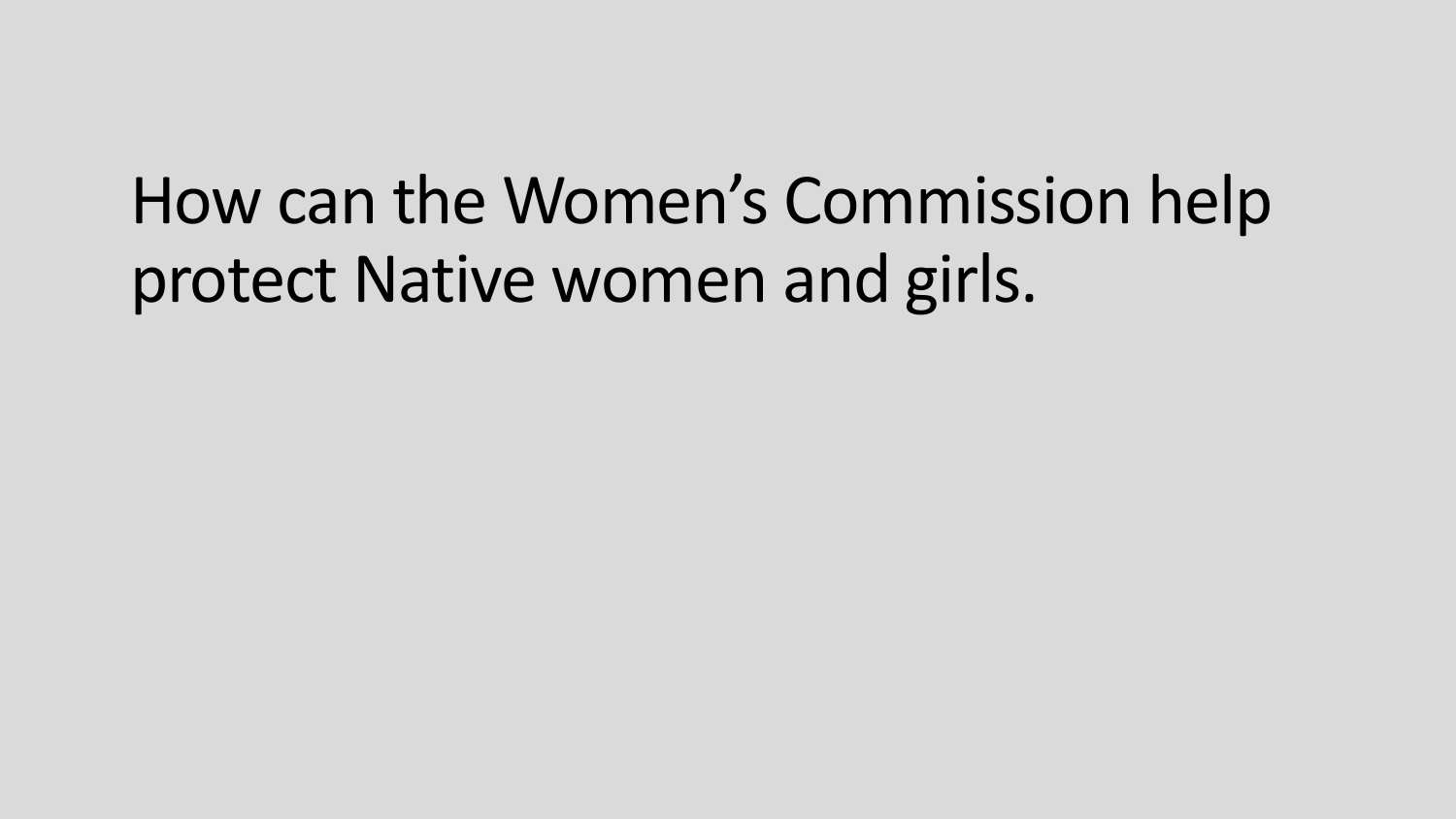#### **What the Women's Commission can do**

- Engage with policymakers and advocate for future legislation
- Ask U.S. Rep. Newhouse (WA-4) to add tribal and urban American Indian and Alaska Native women from across Washington State to the proposed field hearing at Yakama Nation
- Engage with Washington State tribal communities by hosting a hearing with Lummi Nation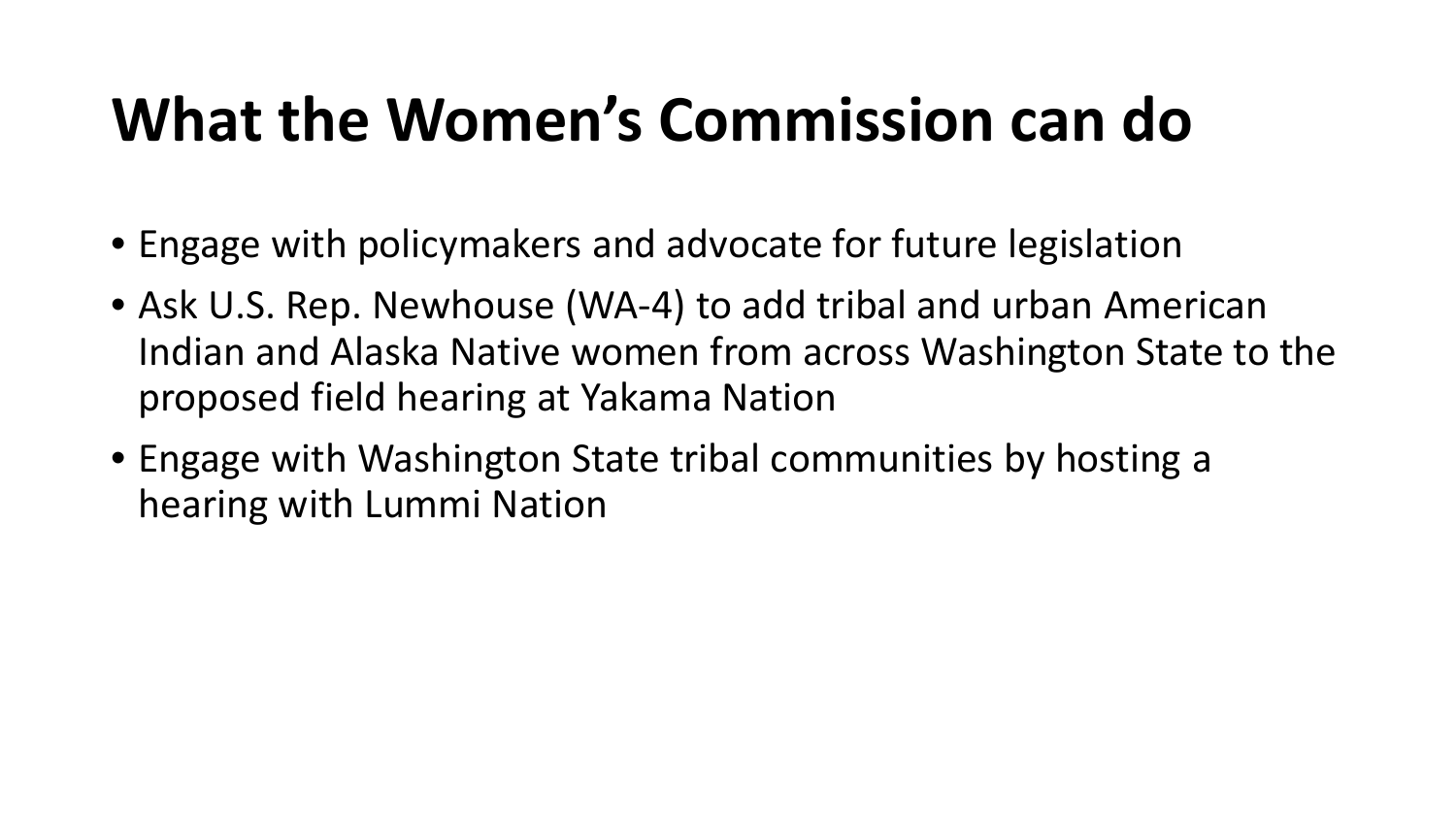#### **Contacts**

Debra Lekanoff (Tlingit), Representative District 40, Washington State [Debra.Lekanoff@leg.wa.gov](mailto:Debra.Lekanoff@leg.wa.gov)

Gina Mosbrucker, Representative District 14, Washington State [Gina.Mosbrucker@leg.wa.gov](mailto:Gina.Mosbrucker@leg.wa.gov)

Debora Juarez (Blackfeet), Councilmember District 5, City of Seattle [Debra.Juarez@seattle.gov](mailto:Debra.Juarez@seattle.gov)

Abigail Echo-Hawk (Pawnee), Chief Research Officer of Seattle Indian Health Board and Director of Urban<br>Indian Health Institute

[AbigailE@sihb.org](mailto:Abigaile@sihb.org)

Aren Sparck (Cup'ik), Government Affairs Officer [ArenS@sihb.org](mailto:ArenS@sihb.org)